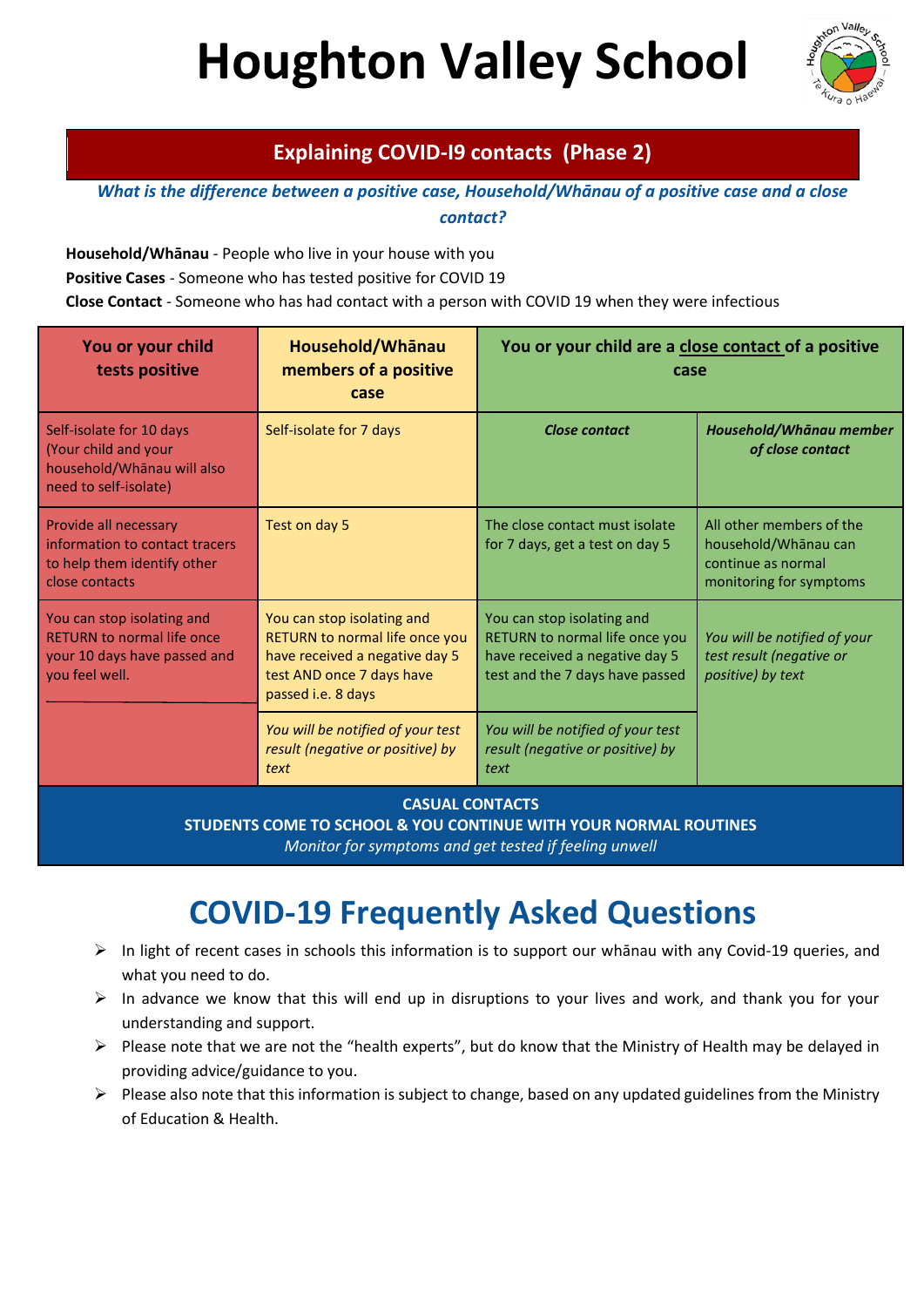## **Who do we advise if my child tests positive for Covid-19?**

**Please contact Luana Carroll as soon as possible after you have been informed of a positive test result. Contact: by email [principal@houghton.school.nz](mailto:principal@houghton.school.nz) or phone the school 04 9393318**

## **What actions does the school take when there is a positive case?**

We follow a response plan based on guidance from the Ministry of Education. This involves:

- Seeking confirmation of the positive case, and when the infectious period was
- If this was on a school day, we then work through contact tracing
- We will advise classes that are close contacts, via text/email initially, and then a follow up phone call.
- If this occurs during a school day, we will request that you come and collect your child as soon as you are able to. Arrive at the main office, and we will bring your child(ren) out to you safely.
- Rest of school advised of the case, and becomes casual contacts

## **How do we work out who is a Close Contact?**

There is detailed guidance around this and a range of criteria. Without going into detail, because our students spend a long time in the same classroom, this then fits the criteria for being a Close Contact if they are unmasked.

## **My child is a close contact. What does this mean?**

- This means your child has had contact with a positive case at our school.
- They will need to isolate for 7 days and be tested on day #5 (Note the 7 days start from the date that they were in contact with a positive case at school. Because of the time lag between the confirmed case/test results, this may mean that your child only needs to remain home for a smaller number of days).
- The day #5 test is likely when you would receive the notification of being a close contact.
- We will advise you further regarding testing and isolation dates.

## **Do I need to provide anything before my child is able to return to school?**

Yes, please. For positive Covid cases or close contacts we would like to see the last negative test result please. Note: if your family chooses not to get the Covid test done, then the period of isolation will need to be extended.

## **A member of our household is a close contact. Can my child still attend school?**

**Yes,** as above. Your child is able to attend school.

## **We received the letter saying that my child is NOT a close contact. What do I need to do?**

#### Most importantly, **your child is still able to attend school**

- You and your Whānau should watch for symptoms
- If any develop, get tested immediately
- Then, stay at home until you receive the result
- Please keep an eye out for school communications
- If your Whānau hasn't been vaccinated, please consider doing so as soon as possible.

## **My child has tested positive for Covid-19. What does this mean?**

This will mean that your child will need to isolate. All whānau members will be close contacts and also need to isolate. Ministry of Health will provide more guidance.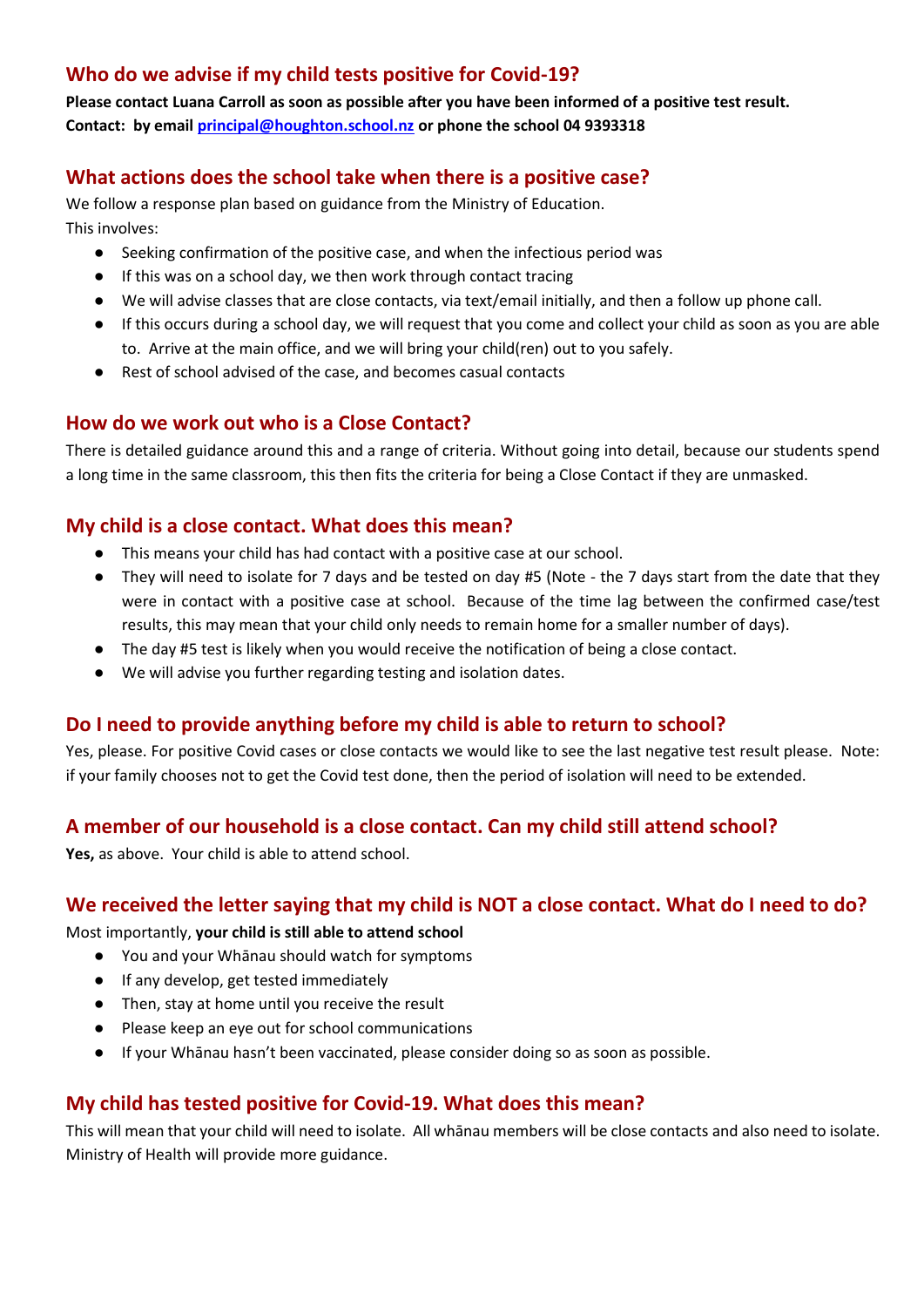## **A member of our household has tested positive. What does this mean?**

This will mean that your child will be a close contact and also needs to isolate. Ministry of Health will provide more guidance.

## **My child is feeling unwell (e.g. cough, headache, sore throat etc) Can I still send them to school?**

Because these are all symptoms of Covid, please do not send your child to school. While these may be the normal bugs/sniffles that occur, we encourage you to get your child tested.



## **Is it safe to send my child to school?**

Our processes involve working through a detailed contact tracing assessment. If your child is not a close contact, then school is still open for them and we encourage you to send them to school as much as you can. As you know, our students have missed a lot of teaching and learning over the past 2 years, and we really want to see them at school as much as possible.

Our school health and safety plan for Red does contain a large number of protections.

## **What are you doing to keep my child safe?**

- All staff, volunteers, contractors on site are vaccinated
- We are ventilating all our rooms
- Staff and students in Year 4 and above are wearing masks
- Mask wearing in Y0-3 is encouraged
- We have staggered break times and areas to assist with contact tracing and minimising contact between large groups of students.

## **My child is anxious or scared. What advice do you have?**

Our onsite team are working hard to make school fun, safe and a place of learning. We encourage you to focus on the things that they can do to help - mask-wearing, washing hands, getting a test (if required) This website has some useful tips - [https://www.kidshealth.org.nz](https://www.kidshealth.org.nz/)